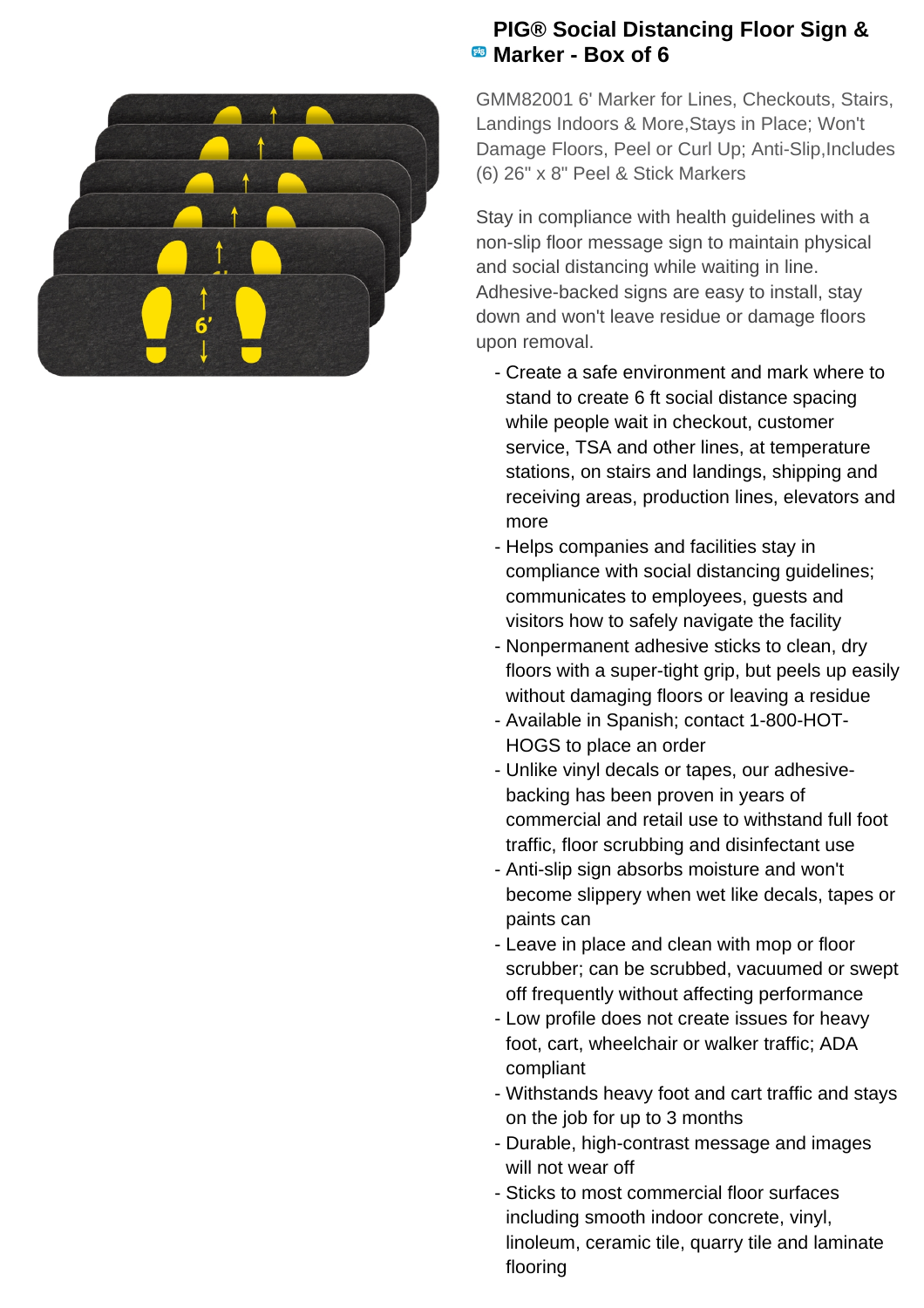- Apply pressure to surface when installing marker to ensure strong grip to the floor
- Recommended for indoor and non-carpeted surfaces only
- **Buy in bulk and save! Also available in a 50pack (GMM82001C)**



| Item#                              | <b>Description</b> | <b>Dimensions</b>                                                                                            | Weight                                                      |
|------------------------------------|--------------------|--------------------------------------------------------------------------------------------------------------|-------------------------------------------------------------|
| GMM82001-BK                        |                    | 26" W x 8" L                                                                                                 | 1.32 lbs.                                                   |
| <b>Metric Equivalent:</b>          |                    |                                                                                                              |                                                             |
| Item#                              | <b>Description</b> | <b>Dimensions</b>                                                                                            | Weight                                                      |
| GMM82001-BK                        |                    | 66cm W x 20.3cm L                                                                                            | $.6$ kg                                                     |
| <b>Specifications</b>              |                    |                                                                                                              |                                                             |
| <b>Dimensions</b>                  |                    | 26" W x 8" L                                                                                                 |                                                             |
| <b>Backing Material</b>            |                    | Adhesive-Backed                                                                                              |                                                             |
| <b>Brand</b>                       |                    | <b>PIG</b>                                                                                                   |                                                             |
| <b>Category</b>                    |                    | Social Distancing                                                                                            |                                                             |
| <b>Flammability Specifications</b> |                    | Flame Resistant - Will melt and self-extinguish                                                              |                                                             |
| <b>Fluid Absorbed</b>              |                    | Water; Grease; Oils                                                                                          |                                                             |
| <b>Ideal For</b>                   |                    | <b>Especially Lines And Waiting Areas</b>                                                                    | Anywhere You Want To Promote Proper Social Distancing -     |
| <b>Incinerable</b>                 |                    | Yes                                                                                                          |                                                             |
| <b>Includes</b>                    |                    | (6) 26" x 8" Peel & Stick Markers                                                                            |                                                             |
| <b>Industry</b>                    |                    | Grocery/Retail; Restaurant; Institutional Facilities;<br>Healthcare/Lab; Industrial & Commercial; Government |                                                             |
| Indoor/Outdoor                     |                    | <b>Indoor Use</b>                                                                                            |                                                             |
| <b>Intended Use</b>                |                    | Hard Floor Surfaces/Indoors                                                                                  |                                                             |
| Legend                             |                    | 6'                                                                                                           |                                                             |
| <b>Recommended Use</b>             |                    | 6' Marker for Lines, Checkouts, Stairs, Landings Indoors &<br>More                                           |                                                             |
| <b>Special Feature</b>             |                    | Slip                                                                                                         | Stays in Place; Won't Damage Floors, Peel or Curl Up; Anti- |
| <b>Storage Temp Range</b>          |                    | Store between 32°F and 120°F                                                                                 |                                                             |
| <b>Temperature Limit</b>           |                    | Surface temps from 55°F to 120°F                                                                             |                                                             |
| <b>Traffic</b>                     |                    | Heavy Foot Traffic; Carts & Equipment                                                                        |                                                             |
| <b>Walking Surface</b>             |                    | Absorbent Top                                                                                                |                                                             |